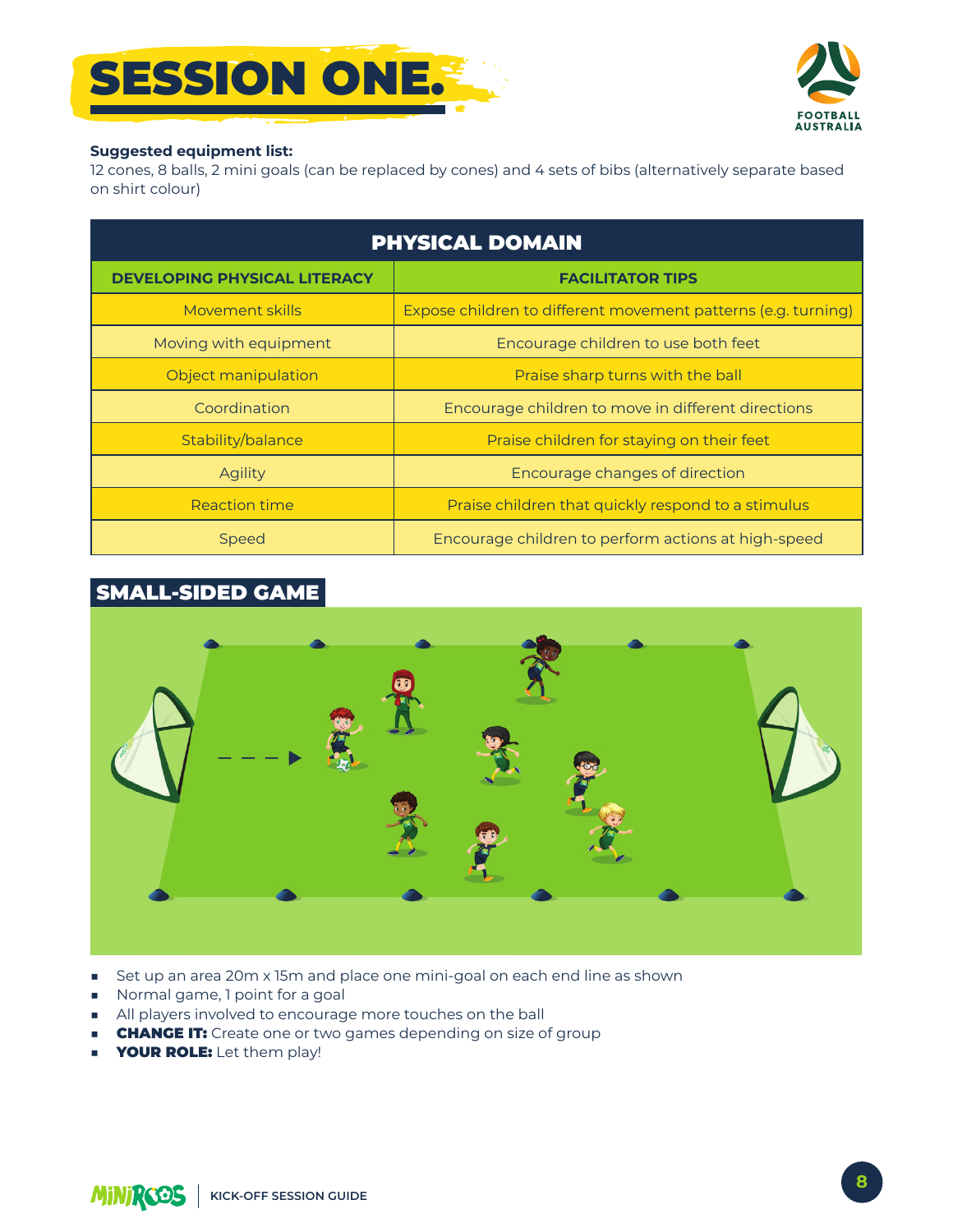



**FUN FOOTBALL GAME: RA**  $C$   $\Box$ **SCORE!** 



- Create two teams and split them on opposite sides with each player given a number ٠
- Coach calls out a number (e.g. 2) and players run with the ball around goal on their right-hand side as  $\mathbf{r}$ shown
- Once around the goal, players run with the ball into their scoring zone and shoot the ball into mini-goal
- **CHANGE IT:** Make scoring zone closer or further away
- **YOUR ROLE:** Praise and encourage desired actions (e.g. running with the ball at speed) without stopping the game. Encourage players to use both feet.

## **SMALL-SIDED GAME (WITH VARIATION)**



- Set up an area 20m x 15m and place one mini-goal on each end line as shown ٠
- Normal game, I point for a goal
- **VARIATION:** A goal is worth 3 points if a player beats an opponent before they score **COL**
- **CHANGE IT:** Create one or two games depending on size of group
- **YOUR ROLE:** Encourage children to be positive in IvI situations. Praise desired actions (e.g. scoring a goal, running with the ball) without stopping the game